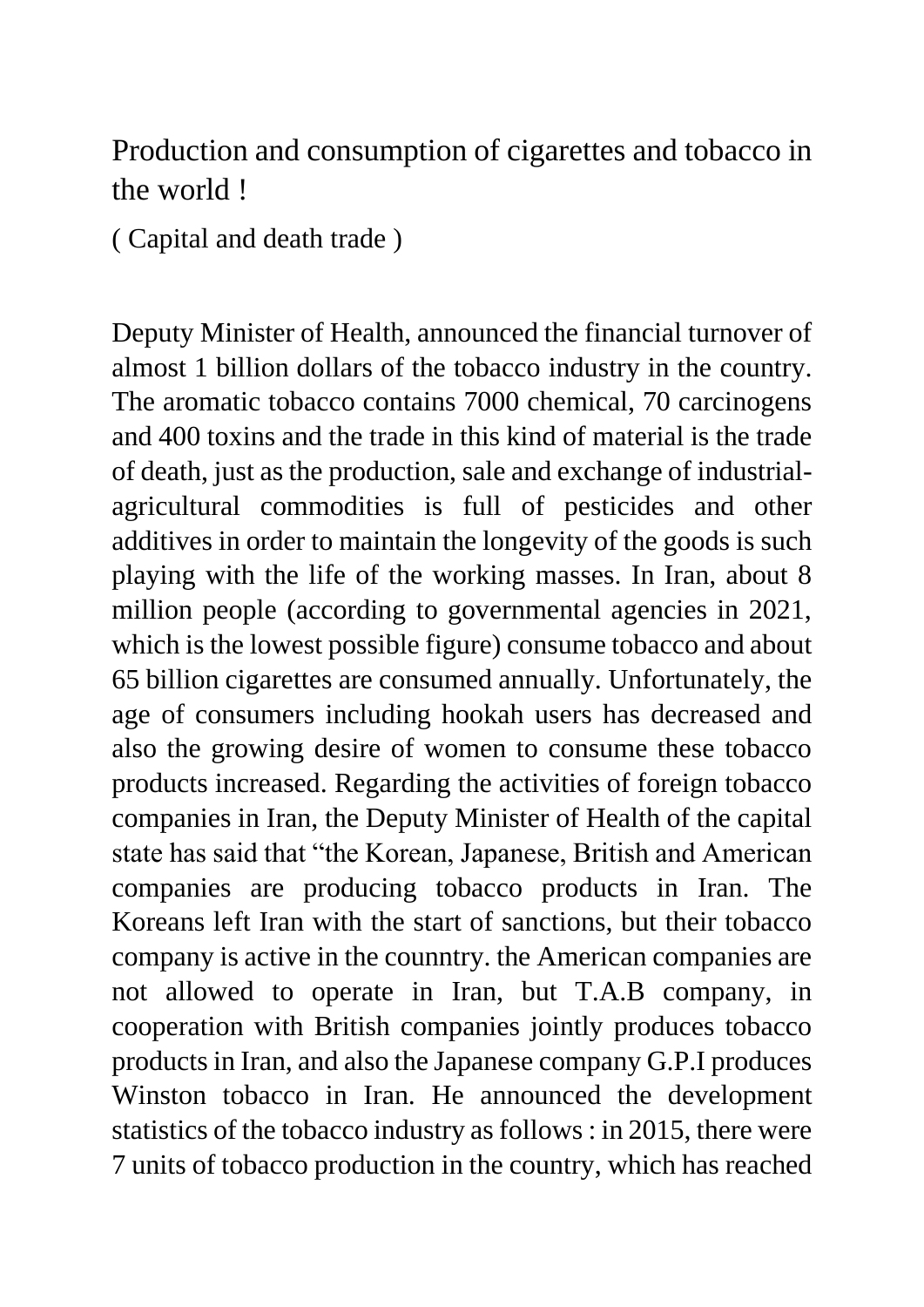to 23 units in 2020, which means a 4 times growth. In no industry branch have we seen a 4 times increase in such period. Also, the number of tobacco production units in 2015 was 15 units, which has now increased to 39 units." Now let´s refer to some figures in this realm. 8 international companies sold 140 billion dollars of cigarettes last year, in meanwhile every year, 8 million people worldwide die because of the effects of tobacco consumption. In Iran, 60,000 people die every year due to consumption of tobacco, last year, Iranians smoked 65 billion cigarettes; in other words, 783 cigarettes have been smoked by each Iranian. Of course, the tobacco market is not limited to cigarette production and according to statistics, Iranians have consumed more than 10,000 tons of hookah tobacco last year. According to statistics provided by the Ministry of Industry and Mines, during 2019, Iranians consumed a total of 65 billiion and 110 million cigarettes which, considering an average population of 83 million people, shows 783 cigarettes per capita per Iranian. Of course, these numbers are for smoking and don´t include all tobacco products. Statistics from the Ministry of Industry & Mines show that out of about 65 billion cigarettes consumed in the counntry last year, about 55 billion of that were produced domestically and 10 billion of those cigarettes have been smuggled into the country. The presence of foreign companies in Iran, from this perspective, is significant that the number of cigarette manufacturing companies in Iran in 2014 was only 7 companies with an annual production of 29 billion cigarettes, which this amount in 2016 to 12 companies with the production of 45 billion cigarettes and has reached to 23 manufaturing companies with production of 55 billion cigarettes in 2019. The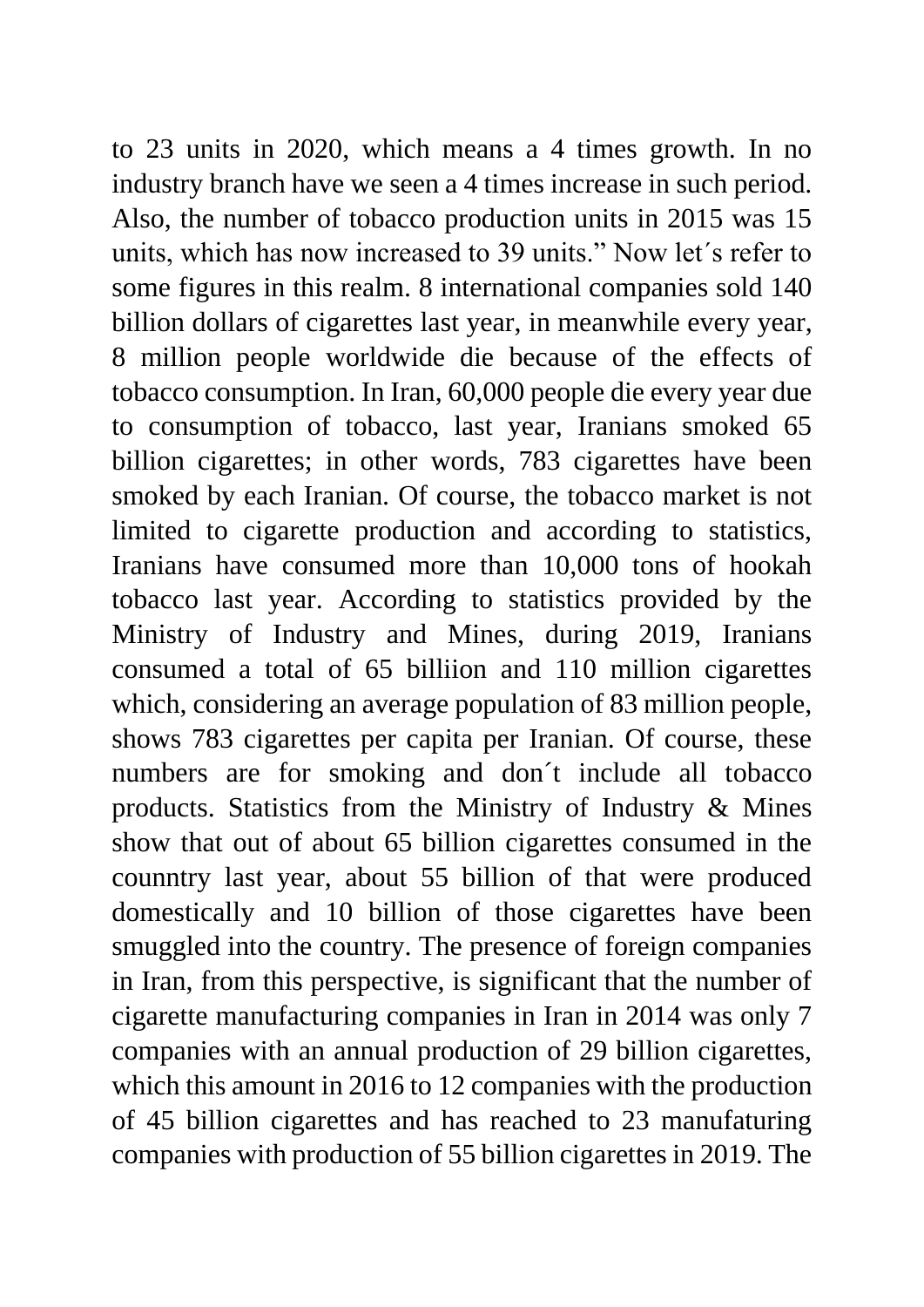surveys also show that 855 million dollars in form of foreign investment has been attracted to Iran over the past year, more than half of which is said to have been in the tobacco industry. Capitalist production is the production of commodities, and it´s said that goods are primarily an object that meets some kind of human need, and this need can be physical or mental and psychological. This product enters the exchange process and is transferred to another person who consumes it. Capitalism, by exploiting the labor force of worker, not only produces commodities but also creates the needs to consume them and this need is both physical and mental too. Many commodities were also produced in pre-capitalist formulations, cigarettes and tobacco are among the commodities that have been cultivated and harvested in close connection with the emergence and expansion of industrial capitalism for personal and collective consumption and been packaged and presented in various forms. If in the past, humans exchanged the product of their labor force on the basis of the necessary human labor force in it but now this whole exchange is between the living and dead labor, between the commodity that is manifestation of the living labor and capital that is manifesting the dead labor but under another one´s property, it´s owned by the capitalist, it´s capital that determines the type of commodity, the quantity and the means of producing it, whether it´s a refreshing drink or a bomb or mortar, or drugs and tobacco that are deadly, it makes no difference to capital , only the product of human labor force, condensed human labor which is socially necessary labor time that makes a profit from selling it. In the process of capitalist production of goods is the worker´s relation with his&her work, with themselves (hers&his) with other workers,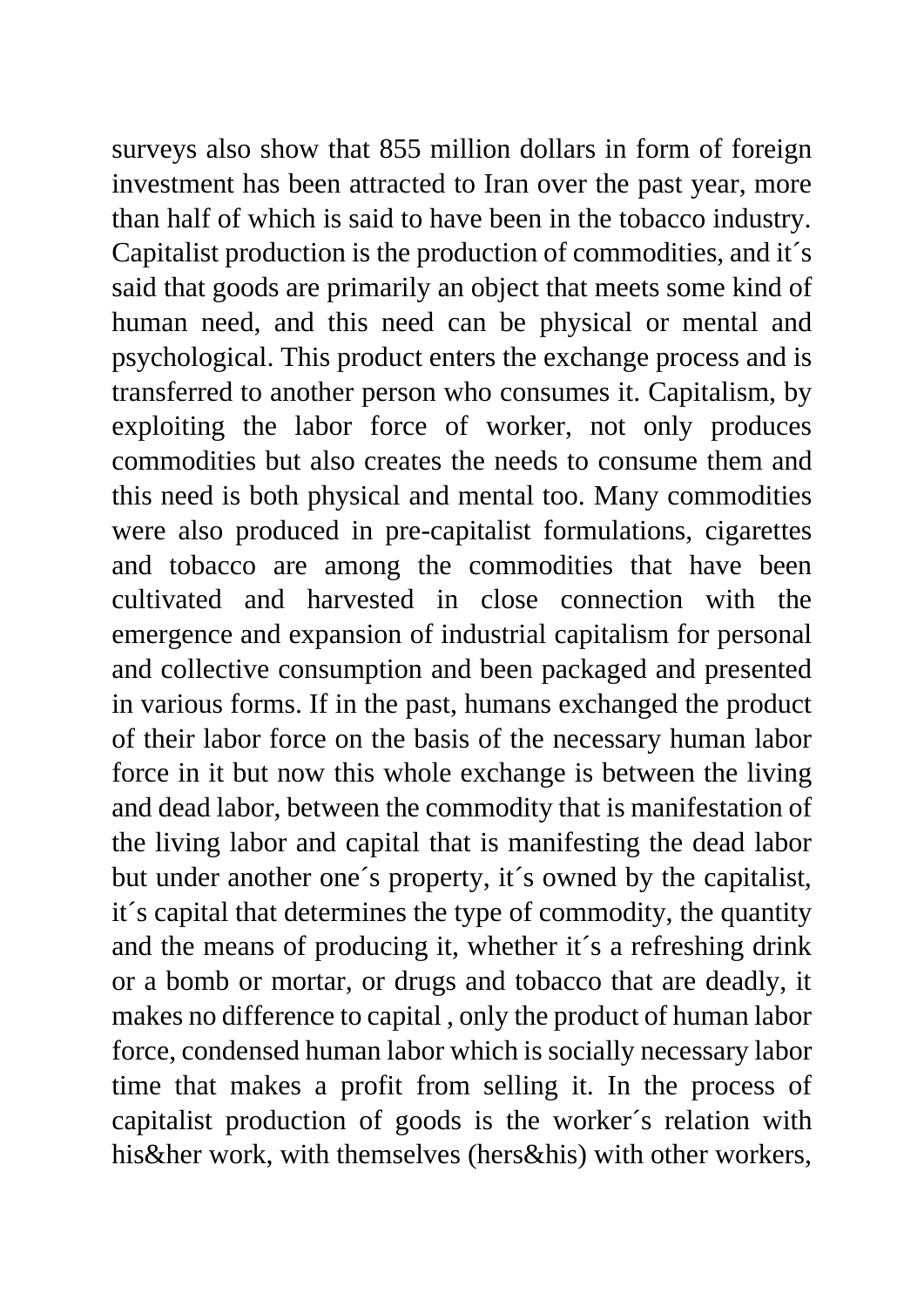with life and everything is a relation out from their existence and it´s between objects. It´s his&her work is becoming out from his&her existence, alien to and against him&her, such a god, and totally enemy, the coercive force which dominates his&her everything. It´s their dead work which is ruling their existence, in economy and politics, civilization and thoughts, culture and ethics, habits, doctrine and ritual and manner. In the process of production, it alienates human social activities and against him&her, and transforms the needs of capital for selfexpanding into the human´s needs and in fact, it considers thesse needs created by capital against him&her and the needs and interests of their human life. Just as the coercive sale of his&her labor force is considered a free and voluntary exchange and it considers the consumption of deadly goods as his&her optional and free choice.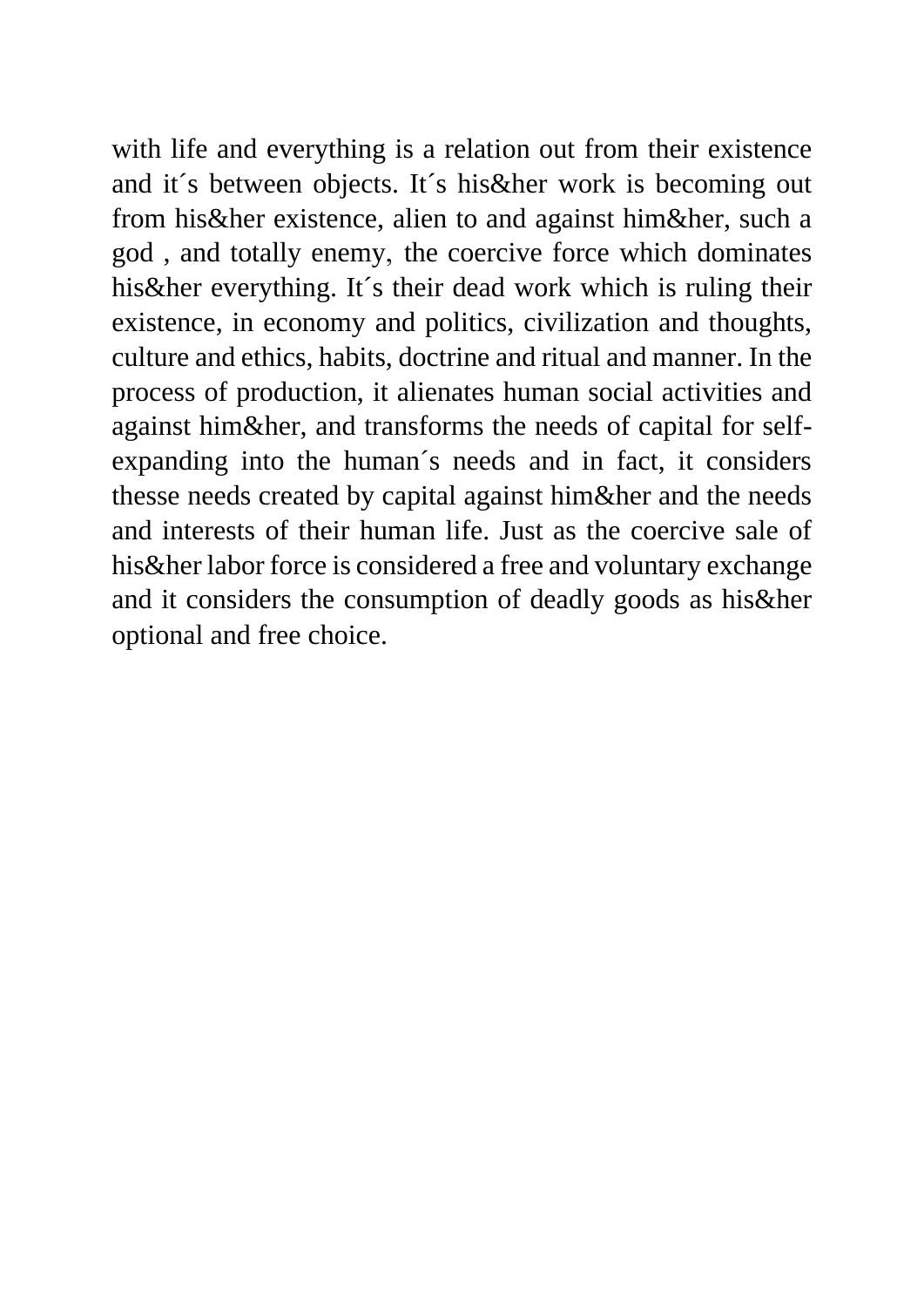

Cigarette production and sales first began and increased in the capitalist countries of the West and Russia in the early twentieth century with the beginning of industrial capitalism. Since then the process of tobacco production has gone through a cycle of up and down in a century. This process of total capital of some new countries such like China, and Bangladesh, India and Myanmar with couple of billions population in recent years, they´ve had mass production and sales in this realm. In the diagram above we see the average number of cigarettes sold per person over the age of 15, per day in many Western capitalist countries ( USA and Europe ), Japan and Russia.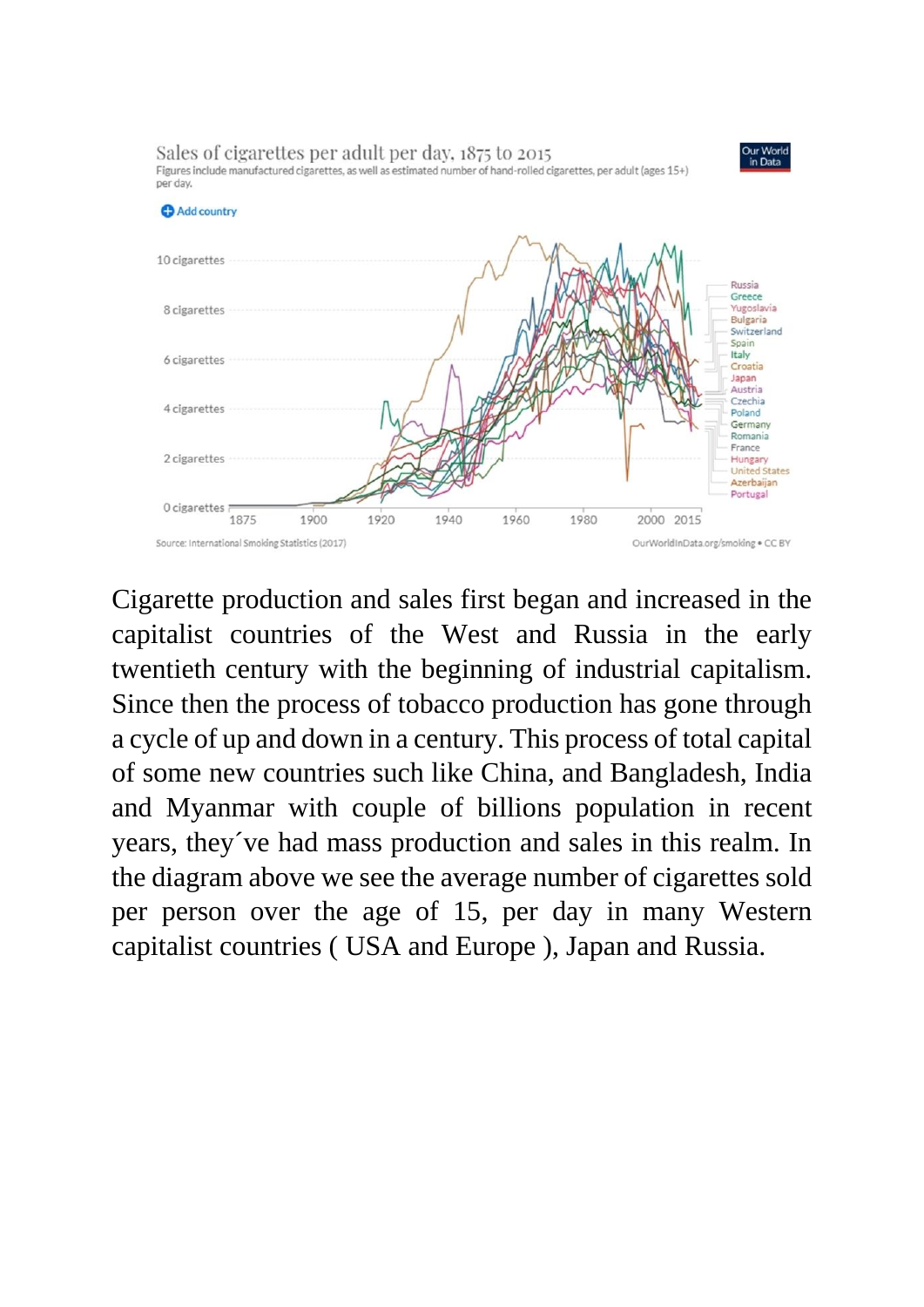

The chart above shows the precentage of the country´s population in smoking in 2021.

Tobacco is the common name of several plants under the name of Nicotiana and it´s also a general term for any product made using cooked tobacco leaves such as cigars. Tobacco products are addictive and because of the stimulant nicotine in tobacco leaves, quitting its consumption is challenging. According to the World Health Organization, tobacco kills more than 8 million people worldwide each year which includes both somkers and non-smokers (those who are exposed to secondhand smoke ). The US Centers for Disease Control says that tobacco is the main cause of some unpreventable diseases, disability and death in USA. Tobacco consumption increases the risk of lung, mouth, heart disease such as high blood pressure and blood clotting. Smoking also increases the risk of heart attack and stroke, leading to tooth and gum decay and skin wrinkles. In general, today the highest rates of smoking are observed in Southeast Asia and the Balkan region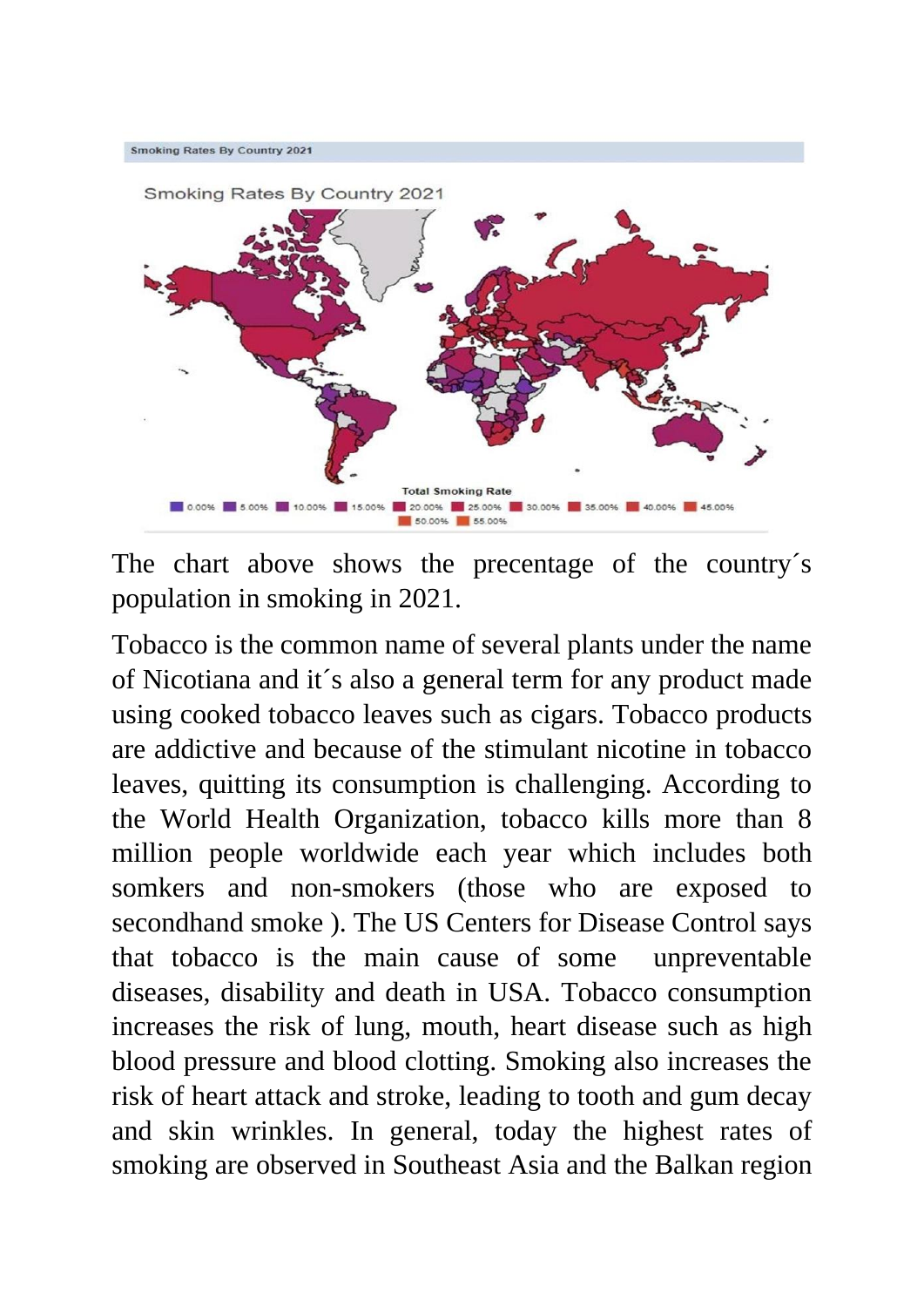of Europe. People in Western Europe and the USA tend to reduce smoking rates but its consumption´s rate returns to normal. Chile has one of the highest smoking rates in the world. From the top five countries with the highest smoking rates in the world in 2018, three countries on the Pacific Islands, one country is in Southeast Asia and another in South America. But the rank of these countries changes and some other take the place of the first ranks. In many countries in South and Southeast Asia, smoking rates are high for men and low for women. in Indonesia, for example, men smoke 76.20 precent and women smoke 3.60 precent. But this is also variable, as in European countries the increase in smoking by women is more than men but over the past decades, however, the increase in smoking has belonged to men. The minimum smoking age in the USA is 21 years, the age of smoking increased from 18 to 31 in Dec. 2019. But smoking rates vary from state to state, with the highest prevalence in West Virginia and the lowest in Utah.

Here are 7 countries with the highest smoking rates in 2018 :

Myanmar people with 46%, Chile 45%, Lebanon 43%, Bangladesh 39%, Greece 39% and Bulgaria 39%.

Smoking rate in Iran according to the World Health Organization is 14% of the total population ( men 24.6 precent and 3.5 precent women in 2020 ) that means 12 million people and this contradicts the report of 8 million of the Iranian Ministry of Health.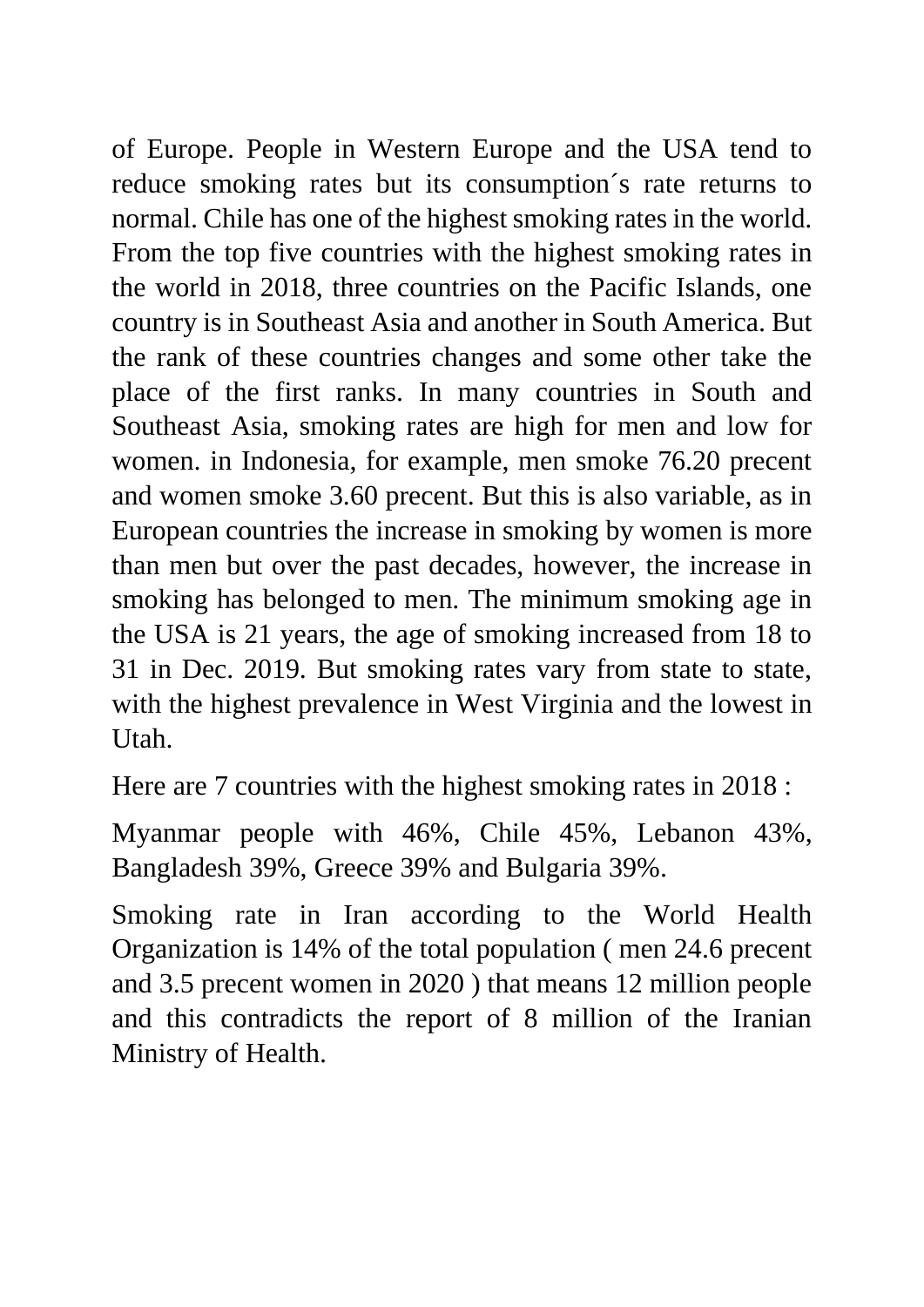

This diagram shows the death rate from lung cancer in the United States and many Western capitalist countries since the 1950s. In many countries we are witnessing a significant increase, peak and then a significant decrease in the incidence of lung cancer mortality in the twentieth century. These peak trends are directly related to the production and consumption of cigarettes. In the United States, the death toll peaked in the 1980s. in Spain, this peak was only later in the 1990s, and in Russia and Bulgaria this peak was in the last century. For the entire twentieth century, it´s estimated that about 100 million people died as a result of smoking, most of them in Western Europe, the United States and Russia. Smoking has been a major risk factor for early death in the last century. Global studies by the World Health Organization estimate that about 8 million people die each year as a result of smoking and this shows that the door is turning on the same heel of a century ago. This means that about 15% of global deaths are due to smoking, and in some countries this ratio has been more than 1 to 5. Mortality by smoking usually affects the elderly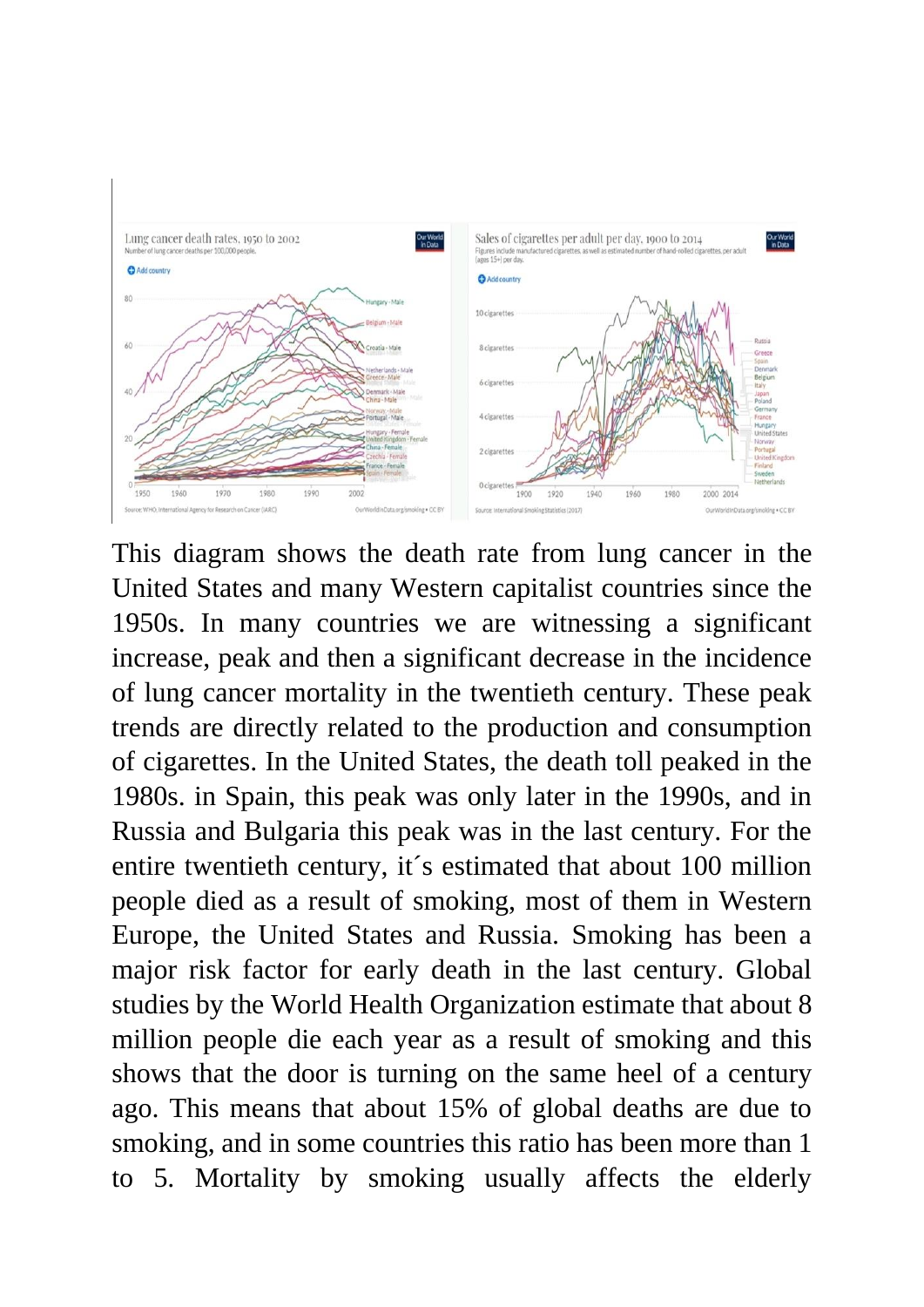population : more than half of all deaths occur in people over the age of 70 , 93% were over age of 50 years old. One of the reasons is that the occurrence of side-effects of consumption and even inhalation of cigarette and tobacco smoke takes a relatively long time to lead to serious side-effects. Another diagram shows the amount of cigarette sales per person. Smoking is a risk factor for lung cancer and we see that the process of lung cancer is followed by a delay of about 20 years in smoking. In 2017, 7.1 million people worldwide died by smoking. Lung cancer data for women in the United States can be added to this chart. Smoking was once common in the United States for men, with men having a much higher incidence of lung cancer. Smoking became more common among women as the lung cancer deaths among women peaked later.



The annual World Disease Study estimates that 8.5 million peoplle die each year by smoking. 7.1 million of these deaths